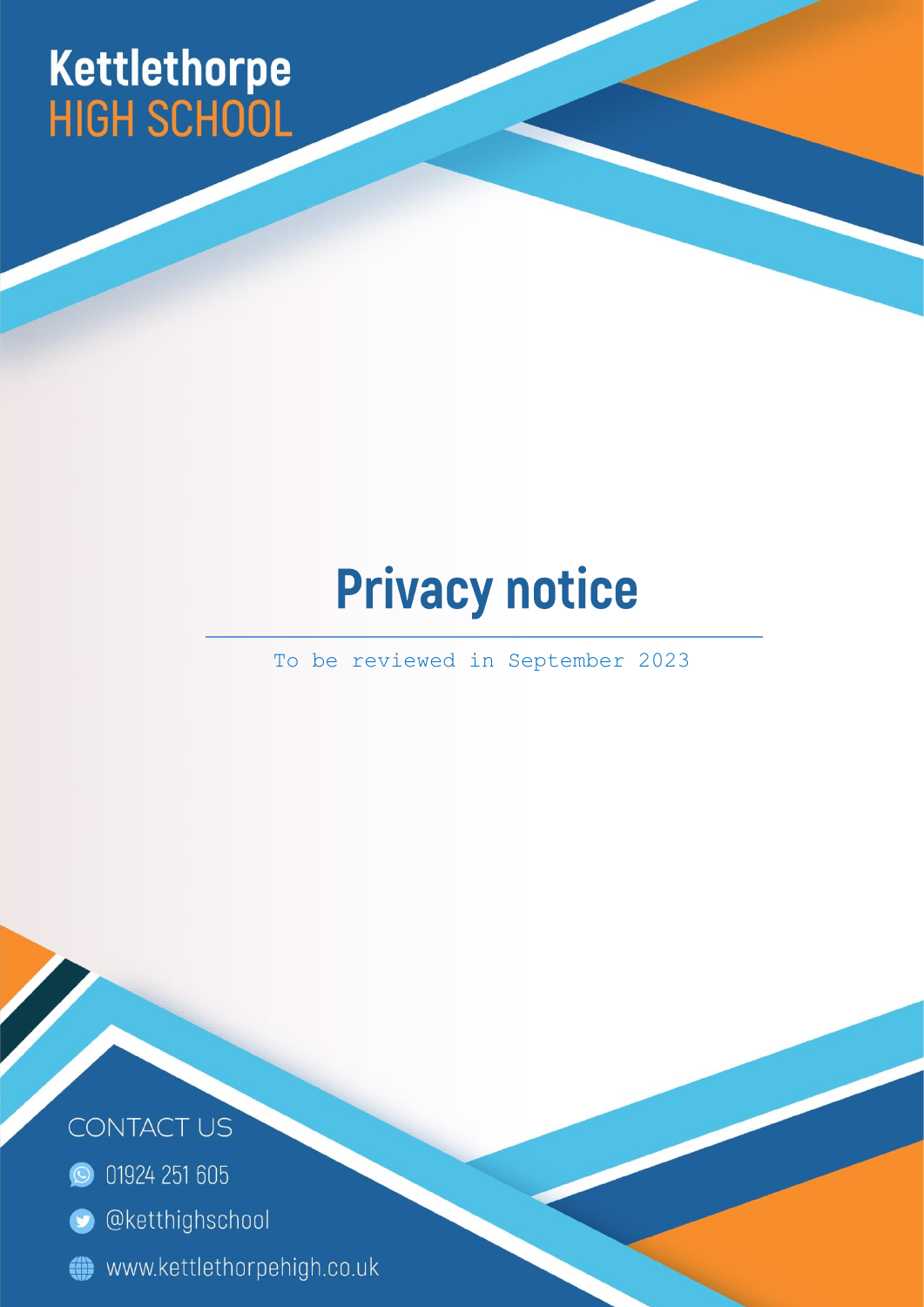# Contents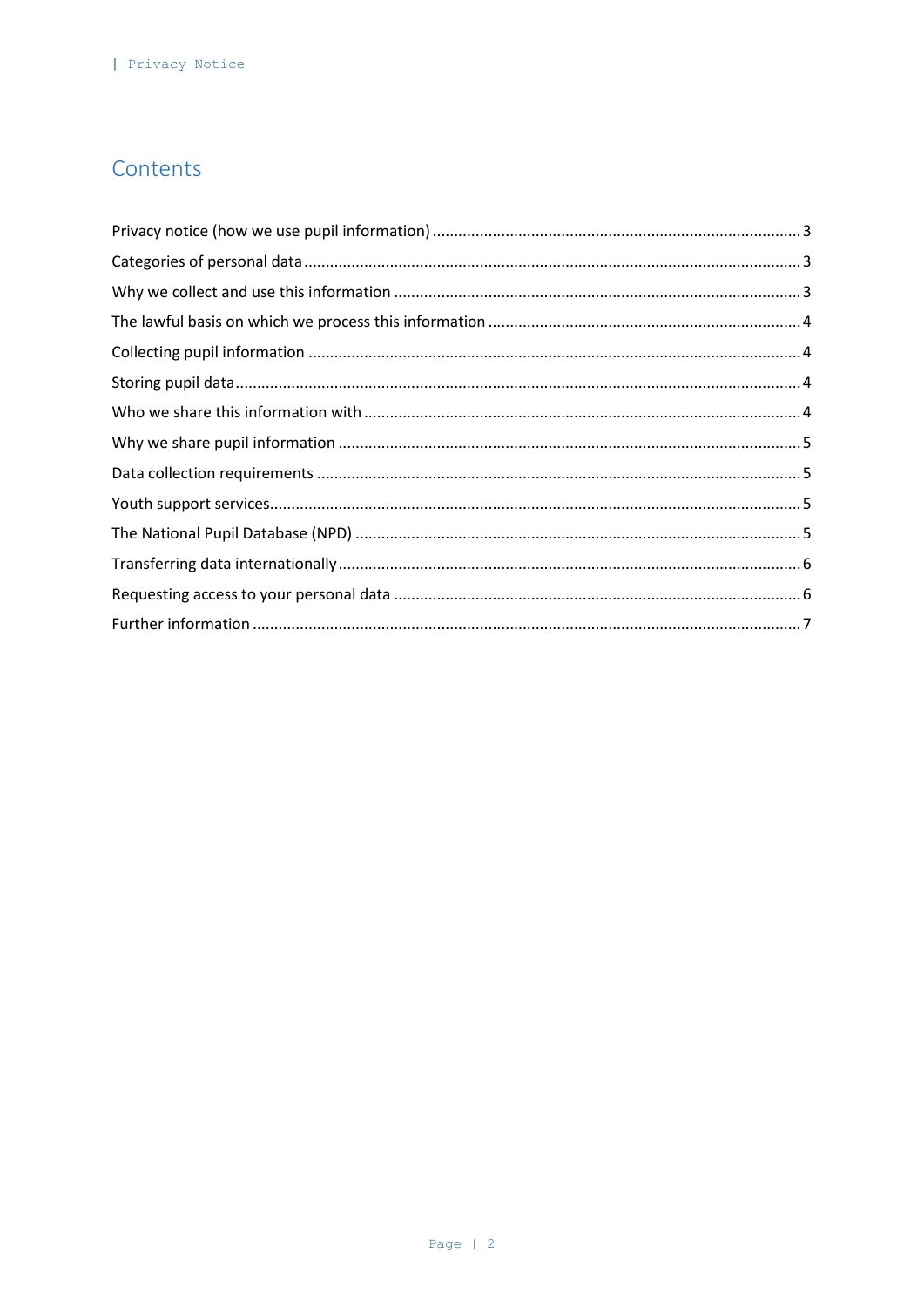# <span id="page-2-0"></span>Privacy notice (how we use pupil information)

Under data protection law, individuals have a right to be informed about how the school uses any personal data that we hold about them. We comply with this right by providing 'privacy notices' (sometimes called 'fair processing notices') to individuals where we are processing their personal data.

This privacy notice explains how we collect, store and use personal data about pupils. We, Kettlethorpe High School, are the 'data controller' for the purposes of data protection law. Our Data Protection Officer is Mr Gary Lickiss, Deputy Head (see 'Further Information' below).

# <span id="page-2-1"></span>Categories of personal data

The categories of pupil information that Kettlethorpe High School collects, processes, holds and shares include the following:

- contact details, contact preferences, date of birth, identification documents
- results of internal assessments and externally set tests
- pupil and curricular records
- characteristics, such as ethnic background, eligibility for free school meals, or special educational needs
- exclusion information
- details of any medical conditions, including physical and mental health
- attendance information
- $\cdot$  safeguarding information
- details of any support received, including care packages, plans and support providers
- $\cdot$  photographs
- $\cdot$  CCTV images captured in school.

#### <span id="page-2-2"></span>Why we collect and use this information

We use school pupil data to:

- $\cdot$  to support pupil learning
- $\cdot$  to monitor and report on pupil progress
- $\cdot$  to provide appropriate pastoral care
- $\cdot$  to protect pupil welfare
- $\cdot$  to assess the quality of our services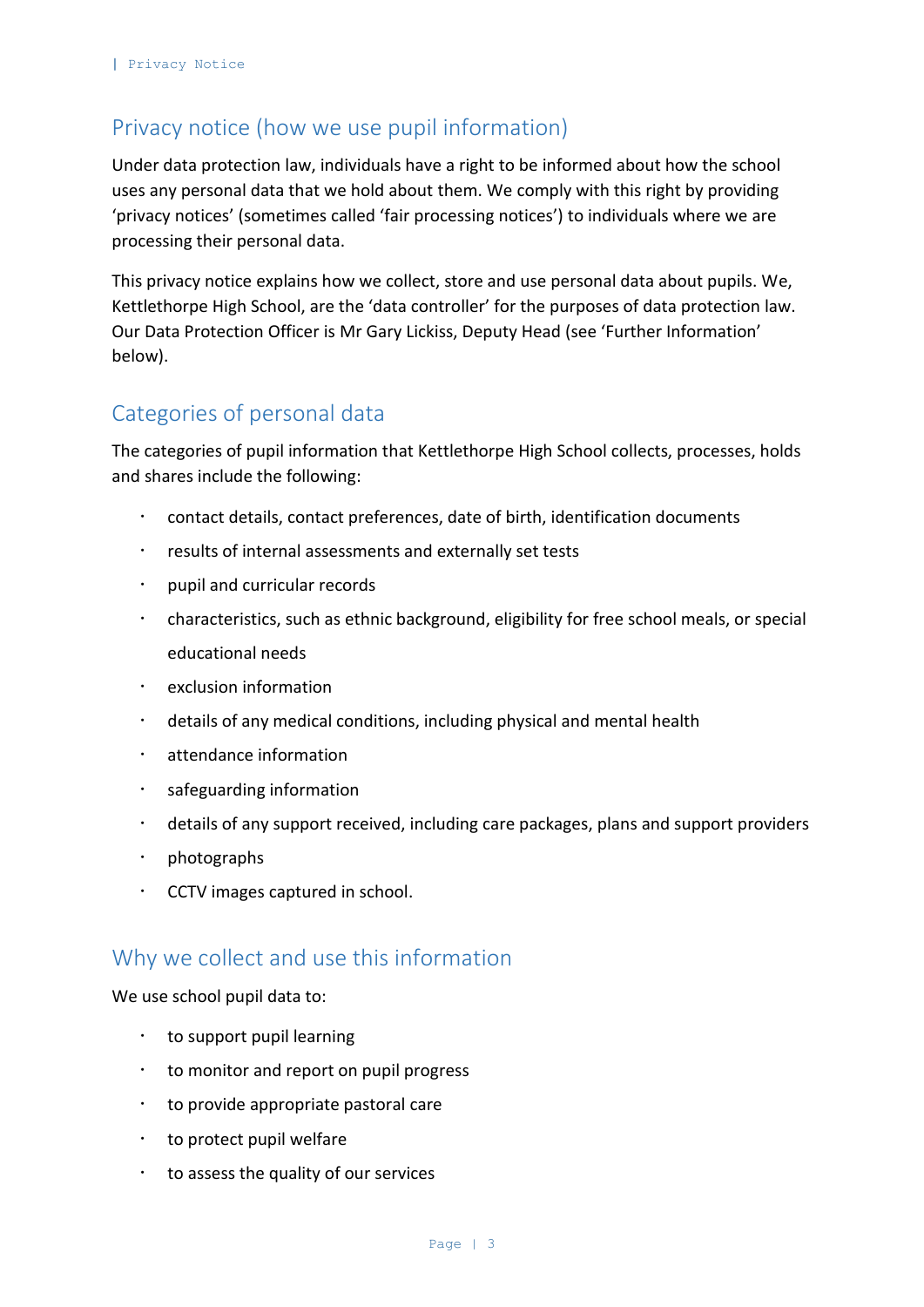$\cdot$  to comply with the law regarding data sharing

#### <span id="page-3-0"></span>The lawful basis on which we process this information

We only collect and use pupils' personal data when the law allows us to. Most commonly, we process it where:

- we need it to perform an official task in the public interest
- we need to comply with a legal obligation

Less commonly, we may also process pupils' personal data in situations where:

- we have obtained consent to use it in a certain way
- we need to protect the individual's vital interests (or someone else's interests)

Where we have obtained consent to use pupils' personal data, this consent can be withdrawn at any time. We will make this clear when we ask for consent, and explain how consent can be withdrawn.

# <span id="page-3-1"></span>Collecting pupil information

Whilst the majority of pupil information you provide to us is mandatory, some of it is provided to us on a voluntary basis. In order to comply with the General Data Protection Regulation, we will inform you whether you are required to provide certain pupil information to us or if you have a choice in this. If it is mandatory, we will explain the possible consequences of not complying.

#### <span id="page-3-2"></span>Storing pupil data

We keep personal information about pupils while they are attending our school. We may also keep it beyond their attendance at our school if this is necessary in order to comply with our legal obligations.

#### <span id="page-3-3"></span>Who we share this information with

We routinely share pupil information with:

- schools that the pupil's attend after leaving us
- our local authority
- $\cdot$  the Department for Education (DfE)
- $\cdot$  examining bodies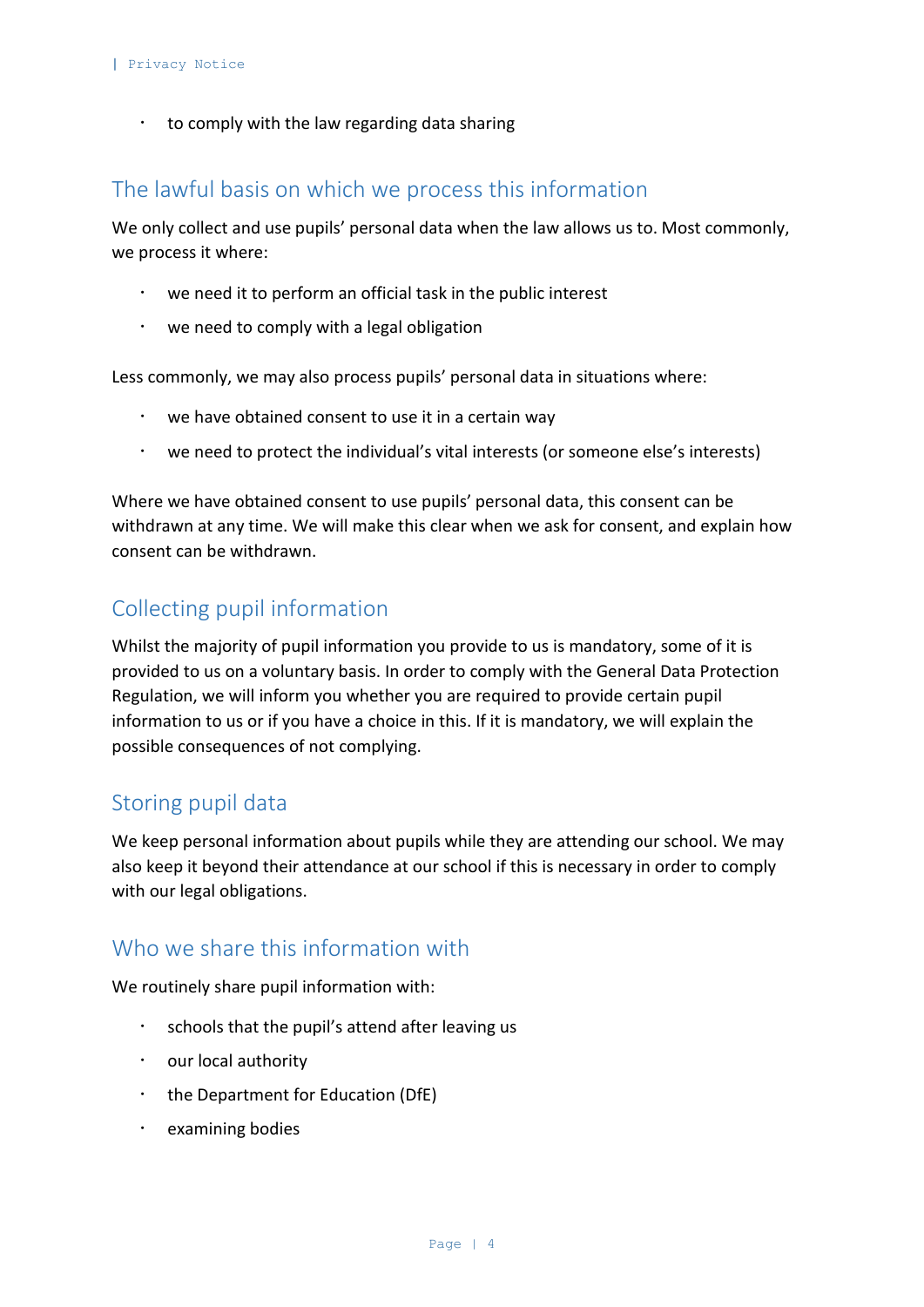- suppliers and service providers to enable them to carry out the service we have contracted them for
- health authorities, for example the School Nursing Service.

#### <span id="page-4-0"></span>Why we share pupil information

We do not share information about our pupils with anyone without consent unless the law and our policies allow us to do so.

We share pupils' data with the Department for Education (DfE) on a statutory basis. This data sharing underpins school funding and educational attainment policy and monitoring.

We are required to share information about our pupils with our local authority (LA) and the Department for Education (DfE) under section 3 of The Education (Information About Individual Pupils) (England) Regulations 2013.

#### <span id="page-4-1"></span>Data collection requirements

To find out more about the data collection requirements placed on us by the Department for Education (for example; via the school census) go to [https://www.gov.uk/education/data-collection-and-censuses-for-schools.](https://www.gov.uk/education/data-collection-and-censuses-for-schools)

#### <span id="page-4-2"></span>Youth support services

Once our pupils reach the age of 13, we are legally required to pass on certain information about them to Wakefield Council as it has legal responsibilities regarding the education or training of 13-19 year-olds.

This information enables it to provide youth support services, post-16 education and training services, and careers advisers.

Parents/carers, or pupils once aged 16 or over, can contact our data protection officer to request that we only pass the individual's name, address and date of birth to Wakefield Council.

#### <span id="page-4-3"></span>The National Pupil Database (NPD)

We are required to provide information about pupils to the Department for Education as part of statutory data collections such as the school census.

Some of this information is then stored in the National Pupil Database (NPD), which is owned and managed by the Department and provides evidence on school performance to inform research.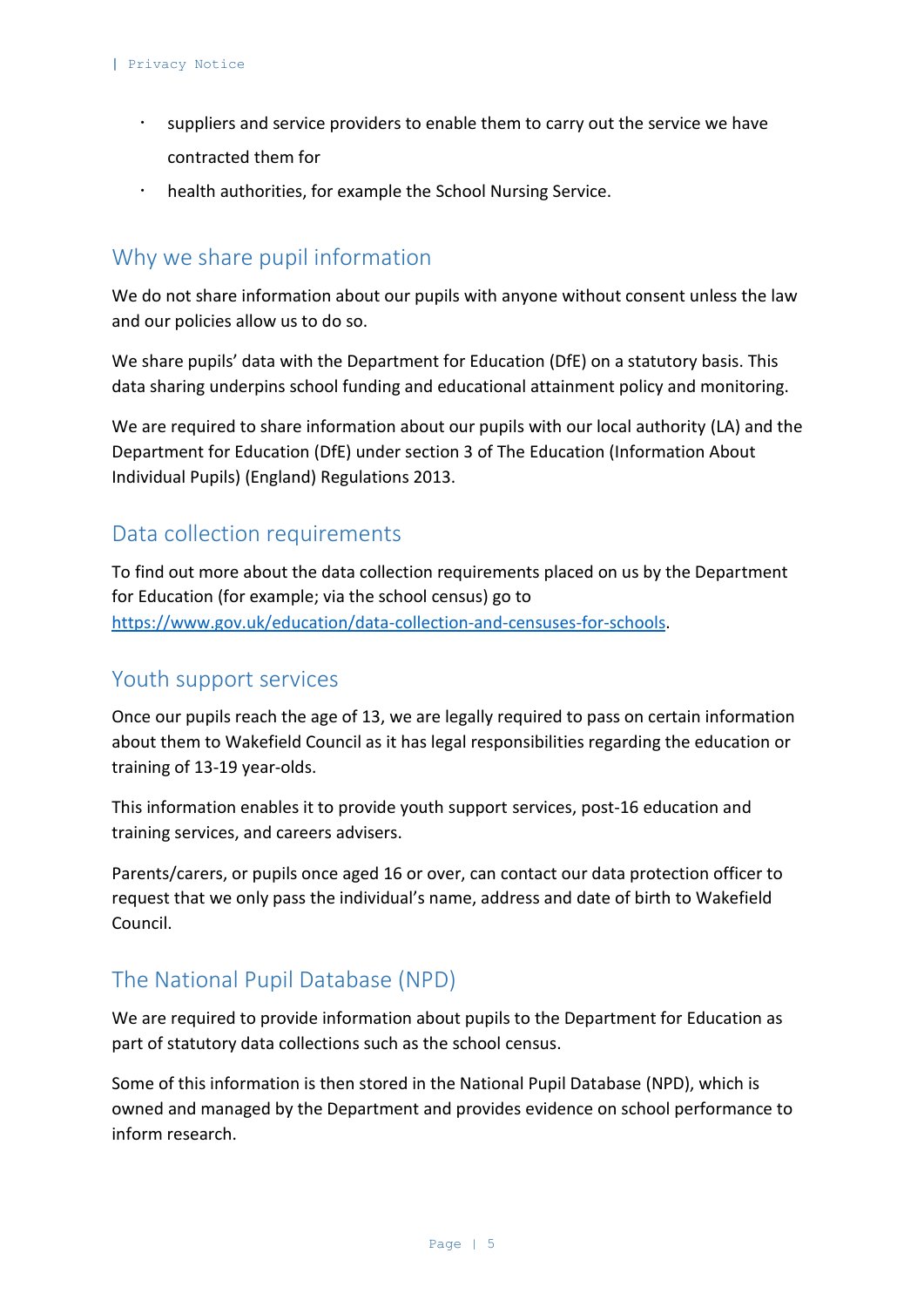The database is held electronically so it can easily be turned into statistics. The information is securely collected from a range of sources including schools, local authorities and exam boards.

The Department for Education may share information from the NPD with other organisations which promote children's education or wellbeing in England. Such organisations must agree to strict terms and conditions about how they will use the data.

For more information, see the Department's webpage on how it collects and shares research data.

You can also contact the Department for Education with any further questions about the NPD.

# <span id="page-5-0"></span>Transferring data internationally

Trips and visits outside the European Economic Area may require us to transfer personal data to a country or territory outside the European Economic Area, and we will do so in accordance with data protection law.

### <span id="page-5-1"></span>Requesting access to your personal data

Under data protection legislation, parents and pupils have the right to request access to information about them that we hold. To make a request for your personal information, or be given access to your child's educational record, contact Julie Hawkins, [jhawkins@kettelthorpe.wakefield.sch.uk,](mailto:jhawkins@kettelthorpe.wakefield.sch.uk) 01924 251605.

You also have the right to:

- object to processing of personal data that is likely to cause, or is causing, damage or distress
- prevent processing for the purpose of direct marketing
- object to decisions being taken by automated means
- in certain circumstances, have inaccurate personal data rectified, blocked, erased or destroyed; and
- claim compensation for damages caused by a breach of the Data Protection regulations

If you have a concern about the way we are collecting or using your personal data, we request that you raise your concern with us in the first instance. Alternatively, you can make a complaint to the Information Commissioner's Office:

report a concern online at<https://ico.org.uk/concerns/>